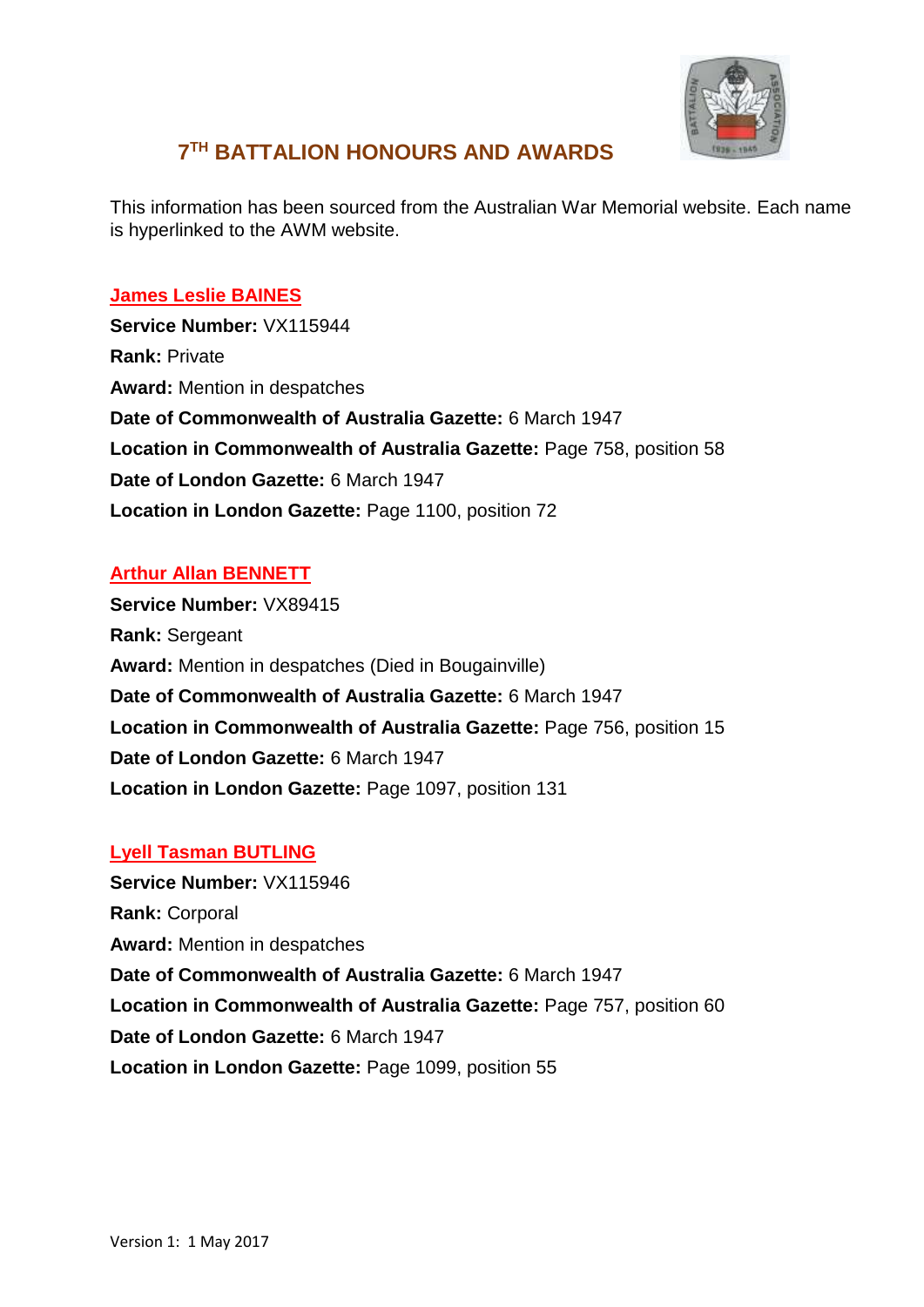#### **[Wallace Owen CAMERON](https://www.awm.gov.au/people/rolls/R1510530/)**

**Service Number:** VX114150 **Rank:** Captain **Award:** Mention in despatches **Date of Commonwealth of Australia Gazette:** 6 March 1947 **Location in Commonwealth of Australia Gazette:** Page 752, position 38 **Date of London Gazette:** 6 March 1947 **Location in London Gazette:** Page 1093, position 32

## **[Leo James Bernard CLOHESY](https://www.awm.gov.au/people/rolls/R1532736/)**

**Service Number:** VX63216 **Rank:** Sergeant **Award:** Mention in despatches **Date of Commonwealth of Australia Gazette:** 6 March 1947 **Location in Commonwealth of Australia Gazette:** Page 756, position 29 **Date of London Gazette:** 6 March 1947 **Location in London Gazette:** Page 1097, position 150

#### **[Glen William DAVIDSON](https://www.awm.gov.au/people/rolls/R1507996/)**

**Service Number:** SX20848 **Rank:** Captain **Award:** Mention in despatches **Date of Commonwealth of Australia Gazette:** 6 March 1947 **Location in Commonwealth of Australia Gazette:** Page 752, position 58 **Date of London Gazette:** 6 March 1947 **Location in London Gazette:** Page 1093, position 54

## **[Leith Eric DONALD](https://www.awm.gov.au/people/rolls/R1507874/)**

**Service Number:** VX146673 **Rank:** Lieutenant **Award:** Mention in despatches **Date of Commonwealth of Australia Gazette:** 6 March 1947 **Location in Commonwealth of Australia Gazette:** Page 754, position 23 **Date of London Gazette:** 6 March 1947 **Location in London Gazette:** Page 1095, position 57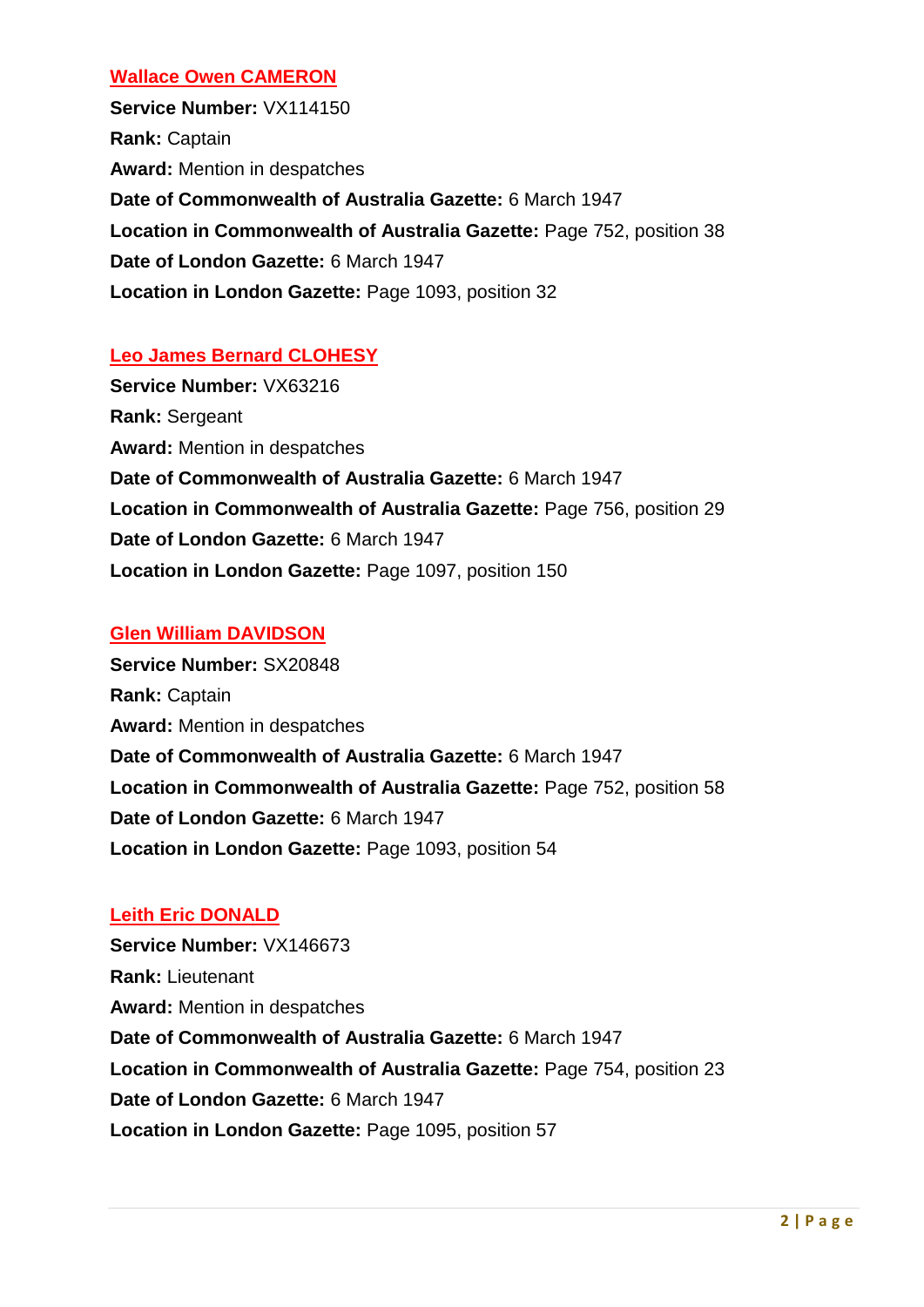## **[Harry Leslie Ewin DUNKLEY](https://www.awm.gov.au/people/rolls/R1532942/)**

**Service Number:** VX5174 **Rank:** Lieutenant Colonel **Award:** Distinguished Service Order **Date of Commonwealth of Australia Gazette:** 6 March 1947 **Location in Commonwealth of Australia Gazette:** Page 748, position 15 **Date of London Gazette:** 6 March 1947 **Location in London Gazette:** Page 1089, position 23

#### **[Malcolm Howard ELLIOTT](https://www.awm.gov.au/people/rolls/R1534537/)**

**Service Number:** VX89397 **Rank:** Lieutenant **Award:** Mention in despatches **Date of Commonwealth of Australia Gazette:** 6 March 1947 **Location in Commonwealth of Australia Gazette:** Page 754, position 33 **Date of London Gazette:** 6 March 1947 **Location in London Gazette:** Page 1095, position 67

## **[Cecil Joseph GOOLEY](https://www.awm.gov.au/people/rolls/R1518044/)**

**Service Number:** NX85140 **Rank:** Private **Award:** Mention in despatches **Date of Commonwealth of Australia Gazette:** 6 March 1947 **Location in Commonwealth of Australia Gazette:** Page 758, position 113 **Date of London Gazette:** 6 March 1947 **Location in London Gazette:** Page 1100, position 148

#### **[William Edward James HOLMES](https://www.awm.gov.au/people/rolls/R1533856/)**

**Service Number:** VX67919 **Rank:** Private **Award:** Mention in despatches **Date of Commonwealth of Australia Gazette:** 6 March 1947 **Location in Commonwealth of Australia Gazette:** Page 758, position 132 **Date of London Gazette:** 6 March 1947 **Location in London Gazette:** Page 1100, position 173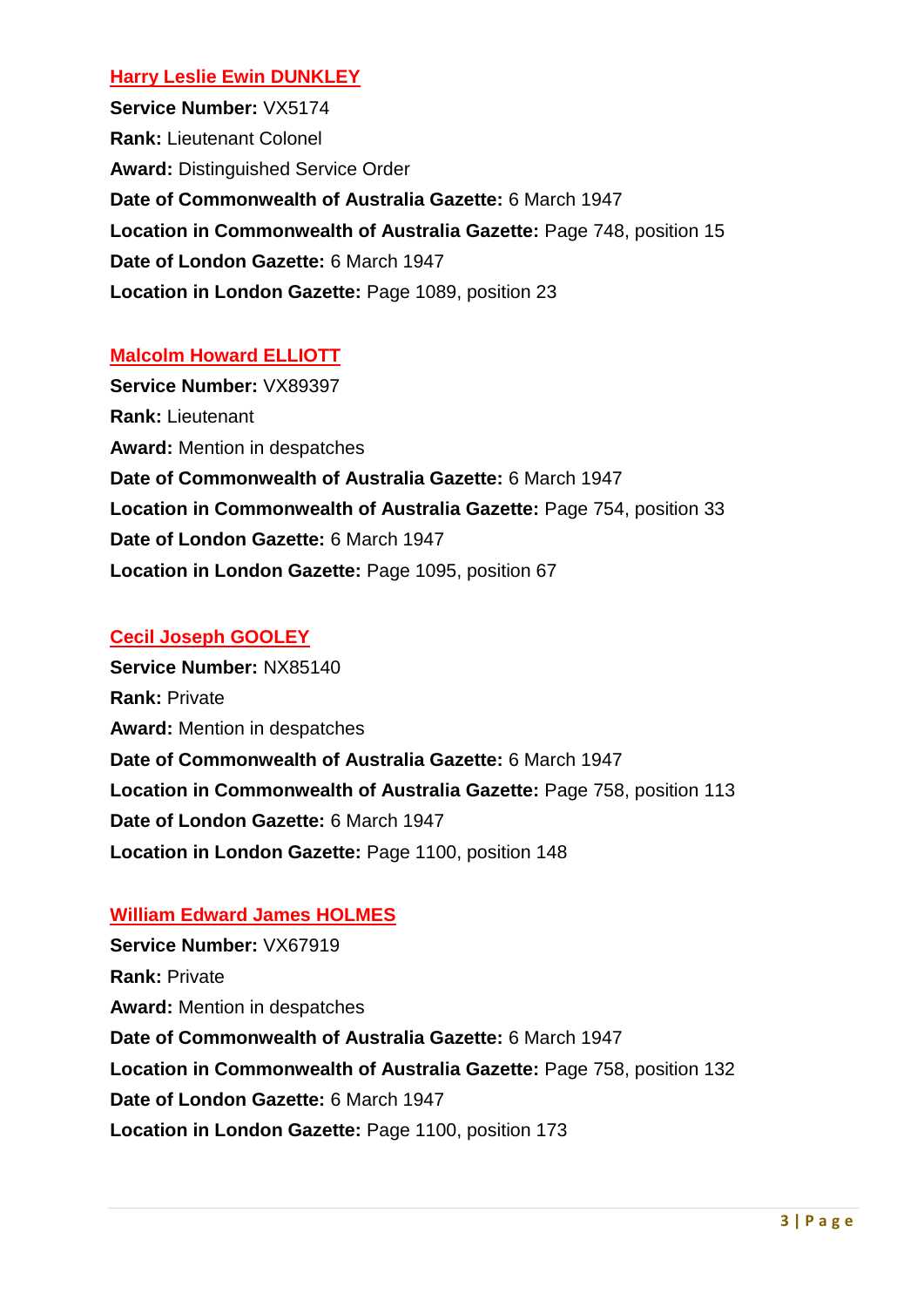## **[Donald HOWSON](https://www.awm.gov.au/people/rolls/R1533851/)**

**Service Number:** VX67454 **Rank:** Private **Award:** Mention in despatches **Date of Commonwealth of Australia Gazette:** 6 March 1947 **Location in Commonwealth of Australia Gazette:** Page 758, position 134 **Date of London Gazette:** 6 March 1947 **Location in London Gazette:** Page 1100, position 176

#### **[Cecil JONES](https://www.awm.gov.au/people/rolls/R1511210/)**

**Service Number:** VX134690 **Rank:** Major **Award:** Mention in despatches **Date of Commonwealth of Australia Gazette:** 6 March 1947 **Location in Commonwealth of Australia Gazette:** Page 751, position 75 **Date of London Gazette:** 6 March 1947 **Location in London Gazette:** Page 1092, position 51

## **[William Ormond MCINNES](https://www.awm.gov.au/people/rolls/R1510527/)**

**Service Number:** VX114145 **Rank:** Captain **Award:** Mention in despatches **Date of Commonwealth of Australia Gazette:** 6 March 1947 **Location in Commonwealth of Australia Gazette:** Page 752, position 134 **Date of London Gazette:** 6 March 1947 **Location in London Gazette:** Page 1093, position 165

#### **[Gareth RUSH](https://www.awm.gov.au/people/rolls/R1534960/)**

**Service Number:** VX58109 **Rank:** Lieutenant **Award:** Mention in despatches **Date of Commonwealth of Australia Gazette:** 6 March 1947 **Location in Commonwealth of Australia Gazette:** Page 754, position 120 **Date of London Gazette** 6 March 1947 **Location in London Gazette:** Page 1095, position 182